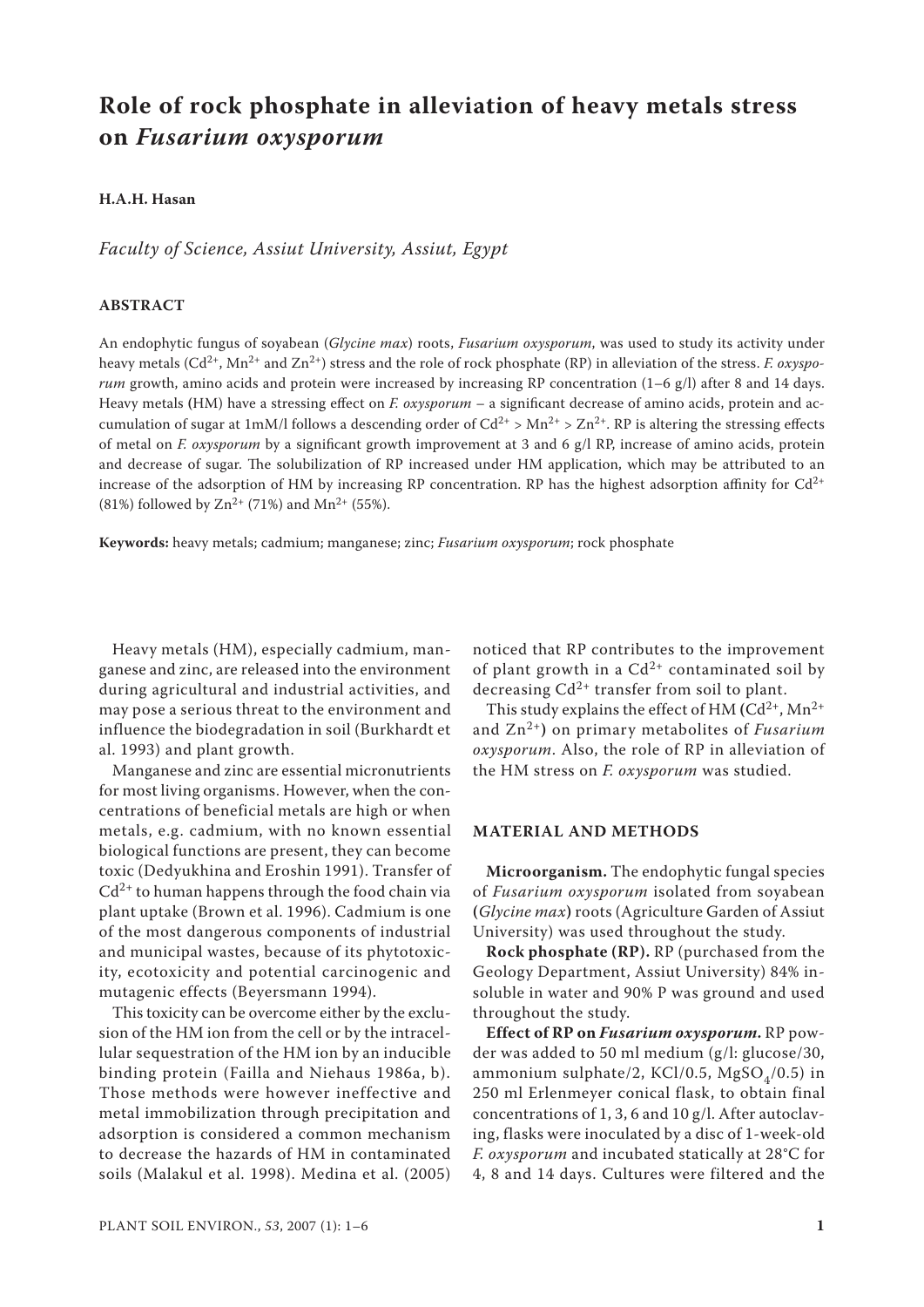mycelium was dried and used for determination of the growth mass and some metabolites contents (amino acids, protein and sugar) as described below.

**Effect of HM on** *F. oxysporum***.** HM in form  $(CdCl<sub>2</sub>.2.5 H<sub>2</sub>O, MnSO<sub>4</sub>.H<sub>2</sub>O, ZnSO<sub>4</sub>.H<sub>2</sub>O)$  were used. They were added to 50 ml medium (g/l: glucose/30, ammonium sulphate/2, KCl/0.5,  $MgSO<sub>4</sub>/0.5$  and RP/1) in 250 ml Erlenmeyer conical flask, to obtain final concentrations of 0.1, 0.5 and 1.0mM/l. After autoclaving, flasks were inoculated by a disc of 1-week-old *F. oxysporum*  and incubated statically at 28°C for 8 days. Cultures were filtered and the mycelium was dried and used for determination of the growth mass and some metabolites contents (amino acids, protein and sugar) as described below.

**Effect of HM/RP interaction on** *F. oxysporum***.** The previous medium was supplied with HM (0.5 and 1.0mM/l) and different concentrations of RP (1, 3 and 6 g/l). The medium was sterilized and inoculated with a disc of 1-week-old *F. oxysporum*, and incubated statically at 28°C for 8 days. Cultures were filtered and the mycelium was dried and used for determination of the growth mass and some metabolites contents (amino acids, protein and sugar) as described below. The insoluble P residue of RP was determined by the gravimetric method.

**Determination of metabolites content.** The mycelia of different treatments were oven-dried at 80°C for 24 h. The dried materials were grounded and used for extraction of free amino acids, soluble and total protein, and soluble and total sugar. The soluble metabolites were extracted by boiling 50 mg ground materials in 10 ml water in test tubes. Total protein of mycelia was extracted with 1M/l NaOH and total sugars were extracted with  $1.5M H<sub>2</sub>SO<sub>4</sub>$ . The extracted samples were cooled, completed to a known volume and filtered before assaying the metabolic contents. Free amino acids were assayed by using ninhydrin/SnCl<sub>2</sub> reagent at 570 nm (Lee and Takahashi 1966). Protein was assayed by Folin-Ciocalteau reagent at 700 nm (Lowry et al. 1951). Sugar was assayed by Anthrone reagent at 620 nm (Toennies and Kolb 1964).

Adsorption of HM on RP. A 50 ml of 2 g/l NaNO<sub>2</sub> containing 1.0mM/l HM were equilibrated with 1, 3 and 6 g/l RP powder in 250 ml Erlenmeyer conical flasks. The slurries were autoclaved and shaken on a rotatory shaker at 30 rpm at 28°C for 24 h. The supernatant was separated by filtration and centrifugation. Samples without RP (controls) in 50 ml of 2 g/l NaNO<sub>3</sub> were included. The amount

of adsorbed HM was taken as the difference between the amount added initially and the amount remaining in solutions after equilibration. Metal concentrations in the filtrates were anylysed using the Atomic adsorption spectrophotometer (Buck Scientific, Model 210 VGR).

**Statistical analysis.** Triplicate data of each experiment were analysed statistically at 5% level.

#### **RESULTS AND DISCUSSION**

## **Effect of RP and HM on** *Fusarium oxysporum*

The effect of different concentrations  $(1-10 g/l)$  of RP on *F. oxysporum* growth and metabolic contents was studied. The mycelium growth increased with increasing RP concentration from 1 to 6 g/l after 8 and 14 days of incubation, but decreased at 10 g/l (Figure 1). Also, amino acids and protein were accumulated in mycelium of *F. oxysporum* with increasing rock phosphate from 1 to 6 g/l (Figure 2). Previously, it was found that the increase of phos-



Figure 1. Effect of rock phosphate on growth (mg dry weight/50 ml medium) of *F. oxysporum* in liquid medium



Figure 2. Effect of rock phosphate on metabolic contents (mg/g dry weight) of *F. oxysporum* after 8 days of incubation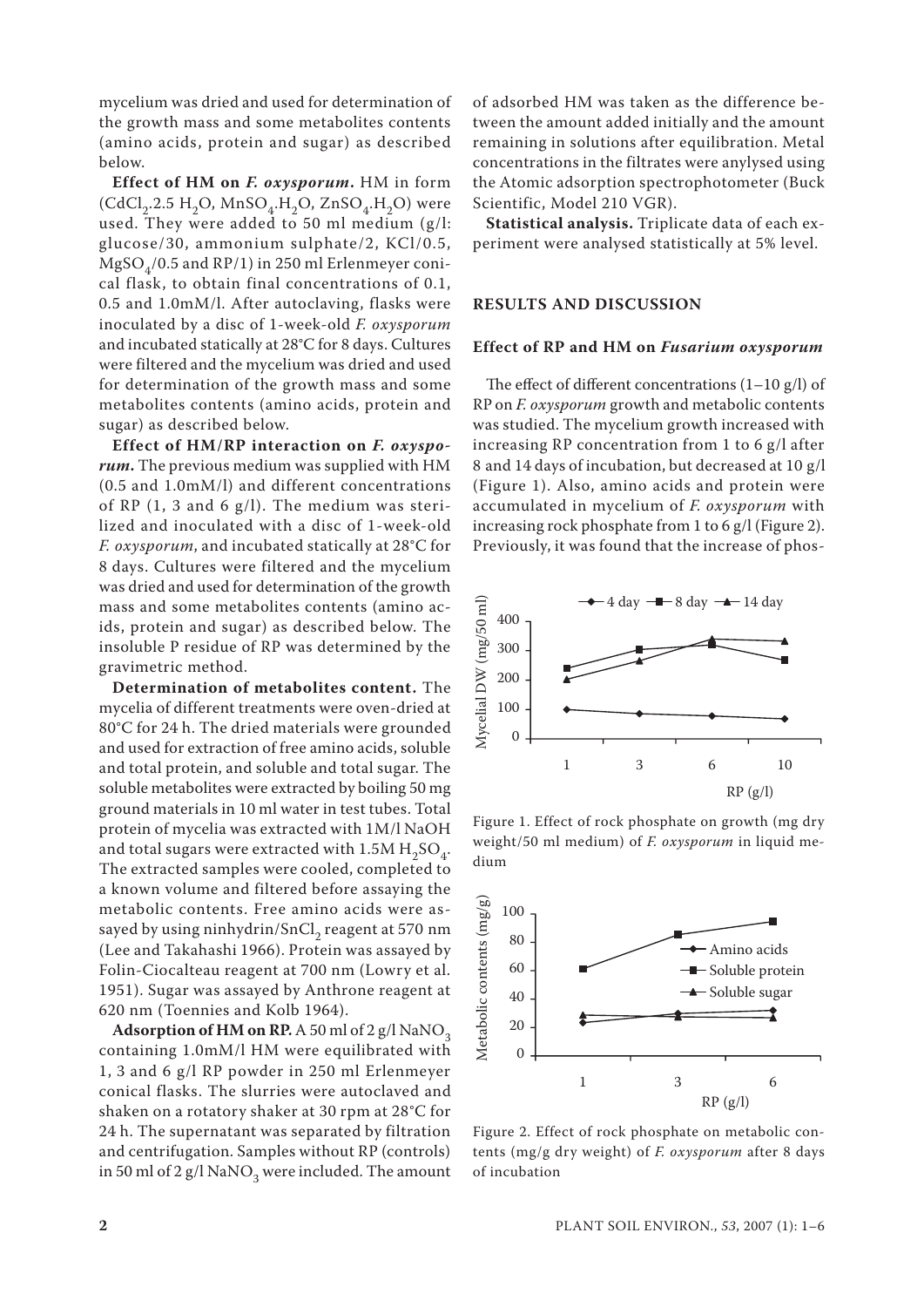| HM        | Concentration<br>(mM/l) | Growth biomass<br>(mg/50 ml) | Amino acids<br>$(mg/g$ dry wt) | Soluble proteins<br>$(mg/g$ dry wt) | Soluble sugars<br>$(mg/g$ dry wt) |  |
|-----------|-------------------------|------------------------------|--------------------------------|-------------------------------------|-----------------------------------|--|
| Control   | $\boldsymbol{0}$        | 190                          | 23.4                           | 61.3                                | 28.8                              |  |
|           | 0.1                     | 188                          | 21.4                           | 62.0                                | 28.0                              |  |
| $Zn^{2+}$ | 0.5                     | 192                          | 18.3                           | 66.0                                | 28.3                              |  |
|           | 1.0                     | 200                          | $13.5*$                        | 54.0                                | $31.8*$                           |  |
|           | 0.1                     | 186                          | 23.3                           | 62.3                                | 30.0                              |  |
| $Mn^{2+}$ | 0.5                     | 172                          | 18.2                           | 70.0                                | $33.9*$                           |  |
|           | 1.0                     | $165*$                       | $16.8*$                        | 60.0                                | $36.9*$                           |  |
|           | 0.1                     | 180                          | 18.3                           | 68.6                                | 30.1                              |  |
| $Cd^{2+}$ | 0.5                     | 168*                         | $8.0*$                         | 55.0                                | $36.1*$                           |  |
|           | 1.0                     | $160*$                       | $6.0*$                         | $46.0*$                             | 53.8*                             |  |

Table 1. Effect of heavy metals on *F. oxysporum* metabolites at 28°C in liquid medium<sup>a</sup>

<sup>a</sup>control and all treatments contain 1 g RP/l liquid medium, \*means a significant effect compared to control

phorus in the form of  $KH_{2}PO_{4}$  from 35 to175mM/l in the medium stimulated the mycelial growth of *Aspergillus parasiticus* and *A. terreus* (Hasan and Issa 1993).

Zn2+ stimulated the growth biomass of *F. oxysporum* at 1mM/l, but  $Mn^{2+}$  and  $Cd^{2+}$  had a stressing effect resulting in lowering the growth by 13 and 16%, respectively (Table 1). It is proved that  $Zn^{2+}$  stimulates the growth of microorganisms but  $Mn^{2+}$  and  $Cd^{2+}$  are generally considered to be toxic to microorganisms (Failla and Niehaus 1986a, b, Dedyukhina and Eroshin 1991). Lopez and Vazquez (2003) found that  $Cd^{2+}$  and  $Zn^{2+}$ reduced the growth of *Trichoderma atroviride* by 50% at 125 and 200 mg/l, respectively.

 $Zn^{2+}$  and Mn<sup>2+</sup> at 0.5mM/l and Cd<sup>2+</sup> at 0.1mM/l raised protein contents (Table 1). This may be attributed to the stimulation of nitrate reductase, malate dehydrogenase and acid phosphatase. However, at a higher concentration (1mM/l), HM significantly inhibited amino acids and protein contents. This may be attributed to the toxic action of metals on the enzymatic reactions responsible for protein biosynthesis. However, sugars were significantly increased in mycelium of *F. oxysporum* by using HM, especially  $Cd^{2+}$  and  $Mn^{2+}$  at 0.5 and 1.0mM/l, respectively (Table 1). Generally, HMs have a stressing effect on *F. oxysporum* resulting in a decrease of amino acids, protein and accumulation of sugars following a descending order of  $Cd^{2+} > Mn^{2+} > Zn^{2+}$  (Table 1). Tsekova et al. (2000) found that Cd2+ is toxic for *A. niger* and this is accompanied by a decreased production of DNA and protein as well as an increased production of lipids and polysaccharides. They concluded that  $Cd^{2+}$  probably influences the lipid composition of the membranes.

#### **Effect of HM/RP interaction on** *F. oxysporum*

The role of supplemental RP in altering the stressing effects of HM on *F. oxysporum* was studied. RP at 3 and 6 g/l significantly alleviates heavy metal stress in *F*. *oxysporum;* it enhances the growth mass and the accumulation of amino acids and soluble proteins (Table 2). Soluble sugars were decreased when RP concentration increased at 3 and 6 g/l (Table 2). This may be a result of inhibited cell division that allowed wall components to be diluted by being divided.

By studying the effect of HM/RP interaction on insoluble metabolites it was found that RP, when added at 3 and 6 g/l, decreased 1mM/l HM stress significantly increasing insoluble protein and decreasing accumulation of insoluble sugar, too (Table 3). RP thus seems to indirectly minimize the toxic effect of HM by increasing the biosynthesis of protein, amino acids and by decreasing sugars. Medina et al. (2005) noticed that RP contributes to the improvement of plant growth in a  $Cd^{2+}$ contaminated soil by decreasing  $Cd^{2+}$  transfer from soil to plant.

RP may be a competitive inhibitor of HM uptake by adsorption on its surface. This leads to an increased solubilization of RP by lowering insoluble P in culture of *F. oxysporum* (Figure 3). This is consistent with the hypothesis that HM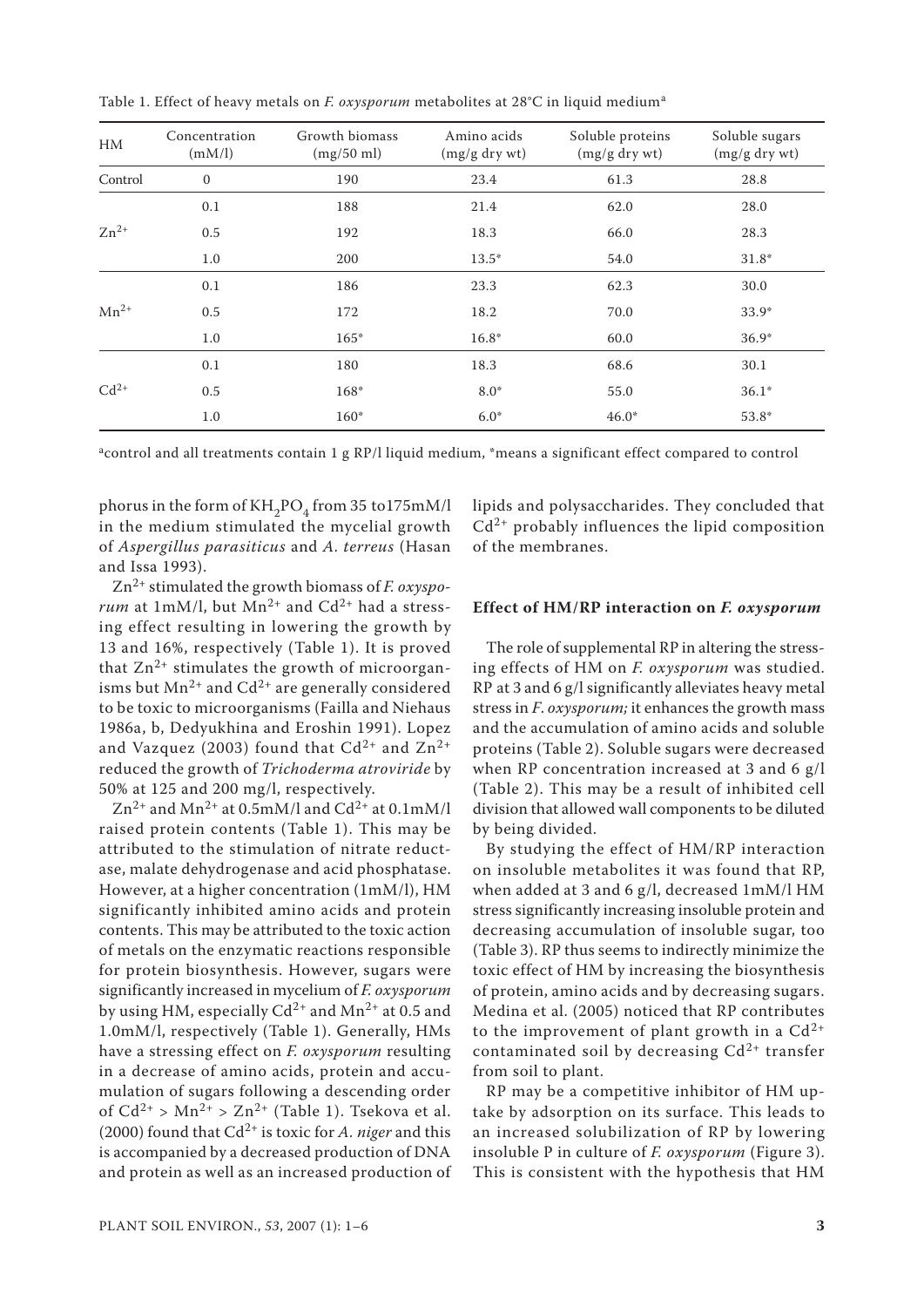| $\ensuremath{\text{HM}}\xspace$ | HM:RP<br>(mM/l:g/l) | Growth biomass<br>(mg/50 ml) | Amino acids<br>(mg/g dry wt) | Soluble protein<br>$(mg/g$ dry wt) | Soluble sugars<br>(mg/g dry wt) |
|---------------------------------|---------------------|------------------------------|------------------------------|------------------------------------|---------------------------------|
|                                 | 0.5:1               | 192                          | 18.3                         | 66.0                               | 28.3                            |
| $Zn^{2+}$                       | 0.5:3               | $250*$                       | 29.8*                        | $105.0*$                           | 27.5                            |
|                                 | 0.5:6               | 293*                         | $31.9*$                      | $110.0*$                           | 25.0                            |
|                                 | 1:1                 | 200                          | 13.5                         | 54.0                               | 31.8                            |
|                                 | 1:3                 | 299*                         | $28.1*$                      | 89.8*                              | 26.3                            |
|                                 | 1:6                 | $312*$                       | $34.9*$                      | $100.5*$                           | 24.7                            |
| $Mn^{2+}$                       | 0.5:1               | $172*$                       | 18.2                         | 70.0                               | 33.9                            |
|                                 | 0.5:3               | 298*                         | $26.6*$                      | 77.0                               | 31.4                            |
|                                 | 0.5:6               | 294*                         | $26.8*$                      | 80.0*                              | 29.4                            |
|                                 | 1:1                 | $165*$                       | 16.8                         | 60.0                               | 36.9                            |
|                                 | 1:3                 | 282*                         | $29.8*$                      | 88.9*                              | 25.7                            |
|                                 | 1:6                 | 235*                         | $31.4*$                      | 104.0*                             | $25.0*$                         |
| $Cd^{2+}$                       | 0.5:1               | 168                          | 8.0                          | 55.0                               | 36.1                            |
|                                 | 0.5:3               | $211*$                       | $16.2*$                      | 62.6                               | 30.0                            |
|                                 | 0.5:6               | $290*$                       | $24.4*$                      | $66.1*$                            | $26.8*$                         |
|                                 | 1:1                 | 160                          | 6.0                          | 46.0                               | 53.8                            |
|                                 | 1:3                 | 300*                         | $27.0*$                      | 78.0*                              | $32.5*$                         |
|                                 | 1:6                 | $270*$                       | $24.0*$                      | $86.0*$                            | $29.2*$                         |

Table 2. Effect of heavy metals (HM) on soluble metabolites in F. oxysporum under rock phosphate (RP) treatment at 28°C in liquid medium after 8 days

\*means a significant effect compared to control

retention by RP happens through the dissolution of RP (release P into solution) and formation of metal-phosphate complex (consumption of P) as explained previously by Cao et al. (2004) in their study with Pb retention mechanism by RP.

Table 3. Effect of 1mM/l HM on insoluble metabolites in *F. oxysporum* under RP treatment at 28°C in liquid medium after 8 days

| HM        | HM:RP<br>(mM/l:g/l) | Insoluble protein<br>$(mg/g$ dry wt) | Insoluble sugars<br>$(mg/g$ dry wt) |
|-----------|---------------------|--------------------------------------|-------------------------------------|
|           | 1:1                 | 55.0                                 | 90.0                                |
| $Zn^{2+}$ | 1:3                 | 99.2*                                | 80.5                                |
|           | 1:6                 | 101.5*                               | 79.3                                |
|           | 1:1                 | 65.0                                 | 92.0                                |
| $Mn^{2+}$ | 1:3                 | $104.1*$                             | 80.7                                |
|           | 1:6                 | 78.0*                                | $73.5*$                             |
|           | 1:1                 | 50.0                                 | 100.0                               |
| $Cd^{2+}$ | 1:3                 | 99.0*                                | $73.8*$                             |
|           | 1:6                 | $69.0*$                              | 72.8*                               |

\*means a significant effect compared to control

## **Adsorption of HM on RP**

By studying the ability of RP in adsorption of HM it was found that RP has a high adsorption affinity to all HM and the adsorption of HM increased with increasing RP concentration (Table 4). RP has the highest adsorption affinity for  $Cd^{2+}$  followed by Zn<sup>2+</sup> and Mn<sup>2+</sup>. They were adsorbed on RP on average by 81, 71 and 55%, respectively.



Figure 3. Solubilization of rock phosphate in *F. oxyspo*rum culture medium under heavy metals treatment after 8 days of treatment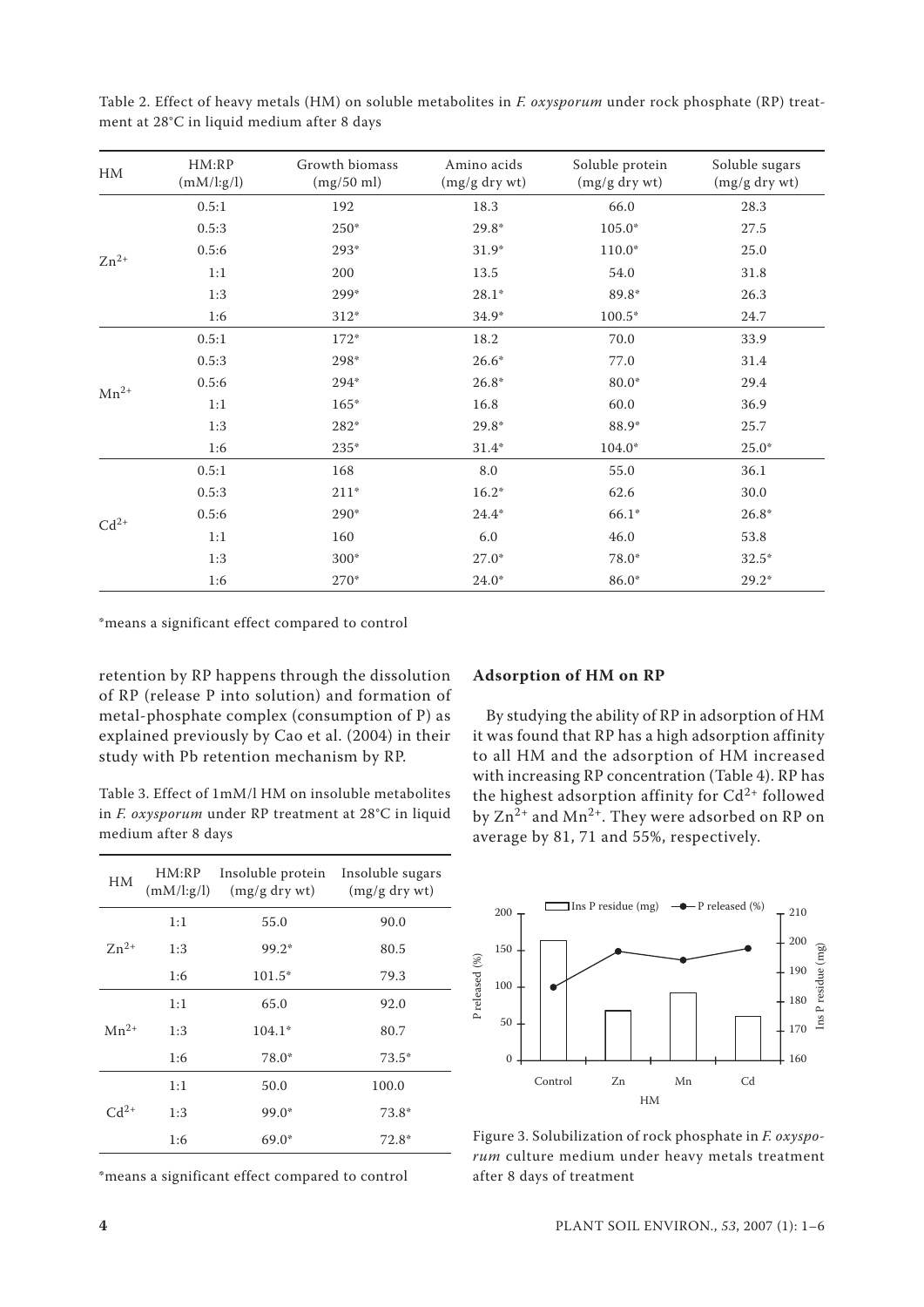| $\rm HM$  | HM:RP<br>(mM/l:g/l) |         | HM non-adsorbed |                  | HM adsorbed      |             |
|-----------|---------------------|---------|-----------------|------------------|------------------|-------------|
|           |                     | ppm*    | $\%$            | ppm              | $\%$             | % average   |
| $Zn^{2+}$ | 1.0:0               | 65      | 100             | $\boldsymbol{0}$ | $\boldsymbol{0}$ |             |
|           | 1.0:1               | 42.5    | 65.4            | 22.5             | 34.6             |             |
|           | 1.0:3               | 12.0    | 18.5            | 53.0             | 81.5             | 71          |
|           | 1.0:6               | $1.8\,$ | $2.8\,$         | 63.2             | 97.2             |             |
| $Mn^{2+}$ | 1.0:0               | 55      | 100             | $\boldsymbol{0}$ | $\boldsymbol{0}$ |             |
|           | 1.0:1               | 40.4    | 73.5            | 14.6             | 26.5             |             |
|           | 1.0:3               | 22.6    | 41.1            | 32.4             | 58.9             | 55          |
|           | 1.0:6               | 11.0    | 20.0            | 44.0             | 80.0             |             |
| $Cd^{2+}$ | 1.0:0               | 112     | 100             | $\boldsymbol{0}$ | $\boldsymbol{0}$ |             |
|           | 1.0:1               | 50.6    | 45.2            | 61.4             | 54.8             |             |
|           | 1.0:3               | 8.6     | 7.7             | 103.4            | 92.3             | $8\sqrt{1}$ |
|           | 1.0:6               | 3.1     | $2.8\,$         | 108.9            | 97.2             |             |

Table 4. Adsorption of HM on RP

\*all of RP data are significant compared to 1mM/l HM

Singh et al. (2001) investigated the effectiveness of phosphatic clay, a by-product of the phosphate mining industry, for immobilizing HM ( $Pb^{2+}$ ,  $Cd^{2+}$ , and  $\text{Zn}^{2+}$ ) from aqueous solutions. They found that the amounts of metals sorbed onto phosphatic clay decreased in the order  $Pb^{2+} > Cd^{2+} > Zn^{2+}$ . Faviga and Ma (2005) found that RP significantly reduced  $Cd^{2+}$  from soil by about 13 mg/kg and was effective in decreasing metal uptake by *Pteris vittata*  and thus can be used as an economic amendment for metal polluted soils. They also indicated that Ca and P are major constituents of RP. Medina et al. (2005) found that RP contributes to the improvement of plant growth in a  $Cd^{2+}$  (5 mg/kg) contaminated soils by decreasing its transfer from soil to plant.

RP thus seems to directly minimize: (1) the toxic effect of HM by adsorption on its surface and (2) the formation a metal-phosphate complex compound that prevents the fungus from HM uptake. So, the application of RP that adsorbed HM outside the cells represents the practical method to overcome HM toxicity.

## **REFERENCES**

Beyersmann D. (1994): Interactions in metal carcinogenicity. Toxicol. Lett., *72*: 333–338.

- Brown S.L., Cheny R.L., Lloyd C.A., Angle J.S., Ryan J.A. (1996): Relative uptake of cadmium by garden vegetables and fruits grown on long-term biosolid-amended soils. Environ. Sci. Technol., *30*: 3508–3511.
- Burkhardt C., Insam H., Hutchinson T.C., Reber H.H. (1993): Impact of heavy metals on the degradative capabilities of soil bacterial communities. Biol. Fert. Soils, *16*: 154–156.
- Cao X., Ma L.Q., Rhue D.R., Appe C.S. (2004): Mechanisms of lead, copper and zinc retention by phosphate rock. Environ. Pollut., *131*: 435–444.
- Dedyukhina E.G., Eroshin V.K. (1991): Essential metal ions in the control of microbial metabolism. In: Proc. Biochem., *26*: 31–37.
- Failla L.J., Niehaus G. (1986a): Cadmium ion stimulation of growth and versicolorin synthesis in a mutant strain of *Aspergillus parasiticus*. Exp. Mycol., *10*: 144–149.
- Failla L.J., Niehaus G. (1986b): Regulation of  $Zn^{2+}$  uptake and versicolorin. A synthesis in a mutant strain of *Aspergillus parasiticus*. Exp. Mycol., *10*: 35–41.
- Fayiga A.O., Ma L.Q. (2005): Using phosphate rock to immobilize metal in soil and increase arsenic uptake by hyperaccumulator *Pteris vittata*. Sci. Tot. Environ., *359*: 17–25.
- Hasan H.A.H., Issa A.A. (1993): Influences of chemical fertilizers (*in vitro*) on aflatoxin and citrinin synthesis by two strains of aspergilli. Folia Microbiol., *38*: 456–458.